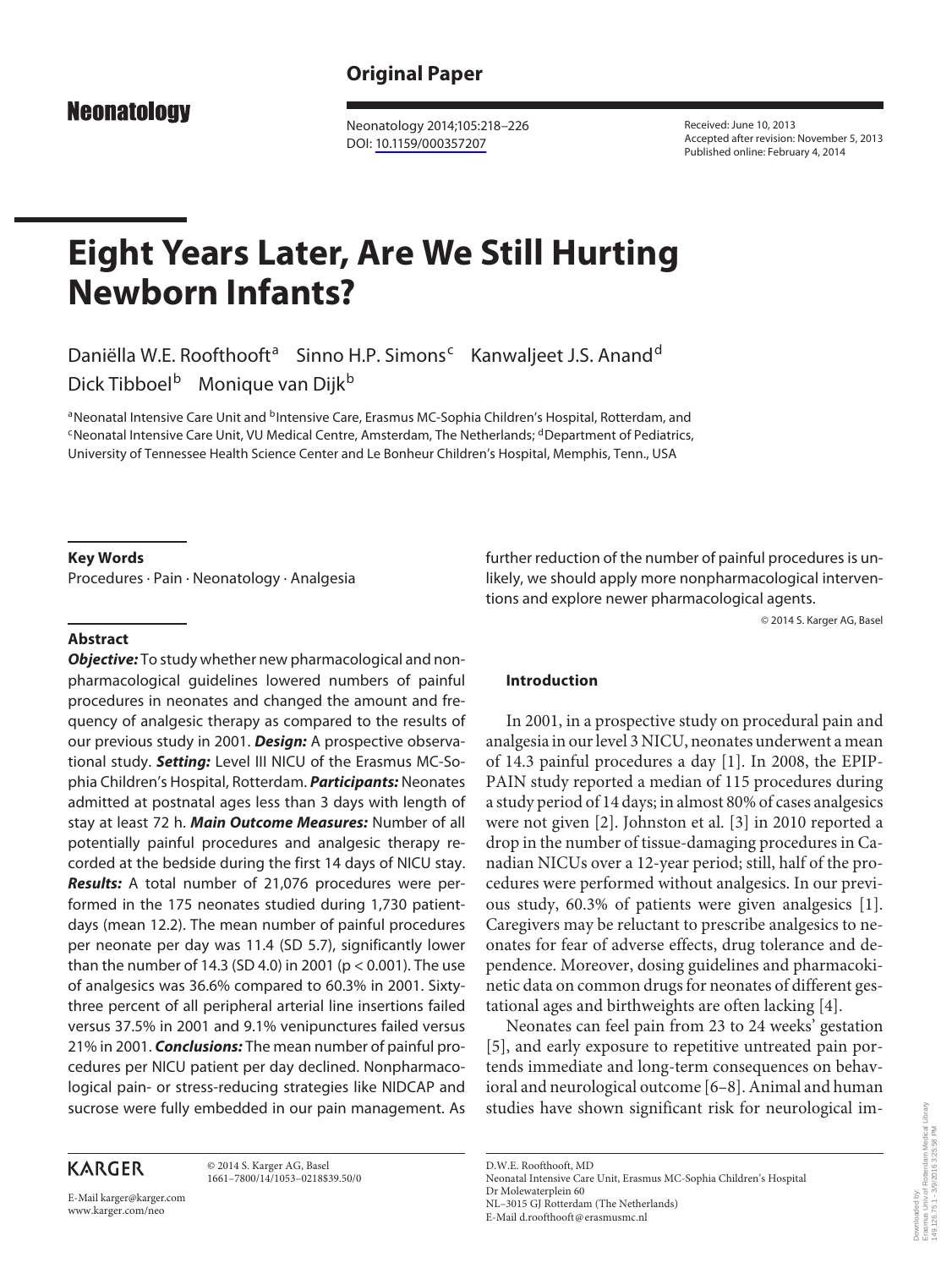pairment, besides learning, cognitive and behavioral effects [8, 9]. If this holds true for the longer term is not known because longitudinal data are largely lacking. De Graaf et al.[10] showed negative effects on cognitive functioning in 5-year-old children who as a neonate received morphine. In 2001, we introduced NIDCAP on our ward, placing a focus on nonpharmacological pain management [11, 12]. Several guidelines for procedural pain management in neonates have been published since our previous studies [1]. As a result of this, we routinely administer sucrose 24% orally before painful procedures such as heel lancing, line insertion, and retinopathy screening since 2005. Sucrose has been proven to alleviate pain in mildly to moderately painful procedures in neonates [13–16] .

 Based on the results of our former study, current pain management includes repeated pain assessments with the COMFORTneo Scale (Appendix 1), analgesic treatment according to a decision tree (Appendix 2), NIDCAP care, and other nonpharmacological pain-relieving interventions.

 In the current study, we evaluated whether these policy changes lowered the number of notably painful procedures and investigated what types of procedures often failed. Finally, we quantified analgesic therapy and compared findings with those from the previous study.

#### **Methods**

#### *Data Collection*

 The study design was prospective and observational. From February 6, 2009, to August 5, 2009, nurses and medical staff collected bedside data on all procedures (successful and failed) children underwent during the first 14 days of admission to the level III NICU of the Erasmus MC-Sophia Children's Hospital Rotterdam, the Netherlands. Patients older than 3 days at admission and those transferred or discharged within 72 h after admission were excluded. Data collection for children discharged from the unit between 4 and 14 days was stopped on the day of discharge.

 A procedure was defined as any medical, nursing, surgical, diagnostic or therapeutic intervention. Invasive or painful procedures were defined as interventions that cause mucosal or skin injury from removal or introduction of foreign material [2]. Pain guidelines of our Department prescribe sucrose for minimal invasive or mild to moderate painful procedures and opioids for invasive and severe painful procedures (chest tube insertion). Intubations are performed with propofol. All procedures are conducted with parental or caregiver containment (NIDCAP).

 Per calendar day, data were recorded on a case record form and combined with the electronic patient's chart data in the Patient Data Management System® (PDMS). Data included background characteristics, type and duration of respiratory support and CRIB<sup>®</sup> (Clinical Risk Index for Babies) scores [17], as well as administration of pain medication.

 Data on analgesics and pain scores during the study days were retrieved from the PDMS. Nurses assessed the neonates' pain with the Numeric Rating Scale (NRS; from 1 to 10) and the COMFORTneo Scale at least once during every 8-hour shift [18, 19] . The COM-FORTneo Scale has been validated, and its cutoff value for pain is a score of 14 and higher combined with an NRS score of 4 and higher. A COMFORTneo score of 14 and higher combined with an NRS score below 4 is considered a sign of distress and not pain. Extra assessments are performed after administration of sedatives or analgesics, or if pain, or over- or undersedation are suspected.

 The performed study was purely observational. No additional tests or interventions were done. According to the Dutch law, no ethical approval was necessary in this purely observational trial.

#### *Statistical Analysis*

 Numbers of procedures were counted per calendar day and corrected for the actual length of stay on the first and last study days. Data are presented as mean (SD) for normally distributed variables and as median (interquartile range) for nonnormally distributed variables. Numbers of painful procedures and background characteristics were compared between 4 gestational age groups (24–28, 29–32, 33–36 and 37–42 weeks) using ANOVA with Bonferroni correction. Findings from 2001 are compared with those of 2009 using the independent t test for continuous variables and the  $\chi^2$  test for proportions. Analyses were performed with the SPSS statistical program (v17.0).

#### **Results**

## *Patients*

 Table 1 lists the background characteristics of the 175 enrolled neonates. Mean gestational age was 31.6 weeks (range 24 1/7 to 41 6/7 weeks); 37.1% had a gestational age less than 29 weeks; median birthweight was 1,770 g, and 26.3% patients were small for gestational age.

 The overall CRIB score was 2.7 (SD 2.6) on a 0–10 scale. Sixty percent of all patients received conventional ventilation or high-frequency oscillation/ventilation as maximum ventilatory support. The incidences of IRDS, intraventricular hemorrhage and patent ductus arteriosus were highest (81.5, 26.2 and 49.2%, respectively) in infants with a gestational age less than 29 weeks. Asphyxia was diagnosed in 8 patients (26.7%) in the age group of 37–42 weeks and in 6 patients (13.1%) with a gestational age less than 37 weeks. Nine patients (5.1%) died during the study period.

 Compared to the study population of 2001, the present population included significantly more preterm infants  $(145/175 \text{ vs. } 104/151 \text{ patients in } 2001, p = 0.003).$ 

## *Incidences of Procedures*

Table 2 shows the incidences of procedures in this study and in the 2001 study, ranked in order of frequency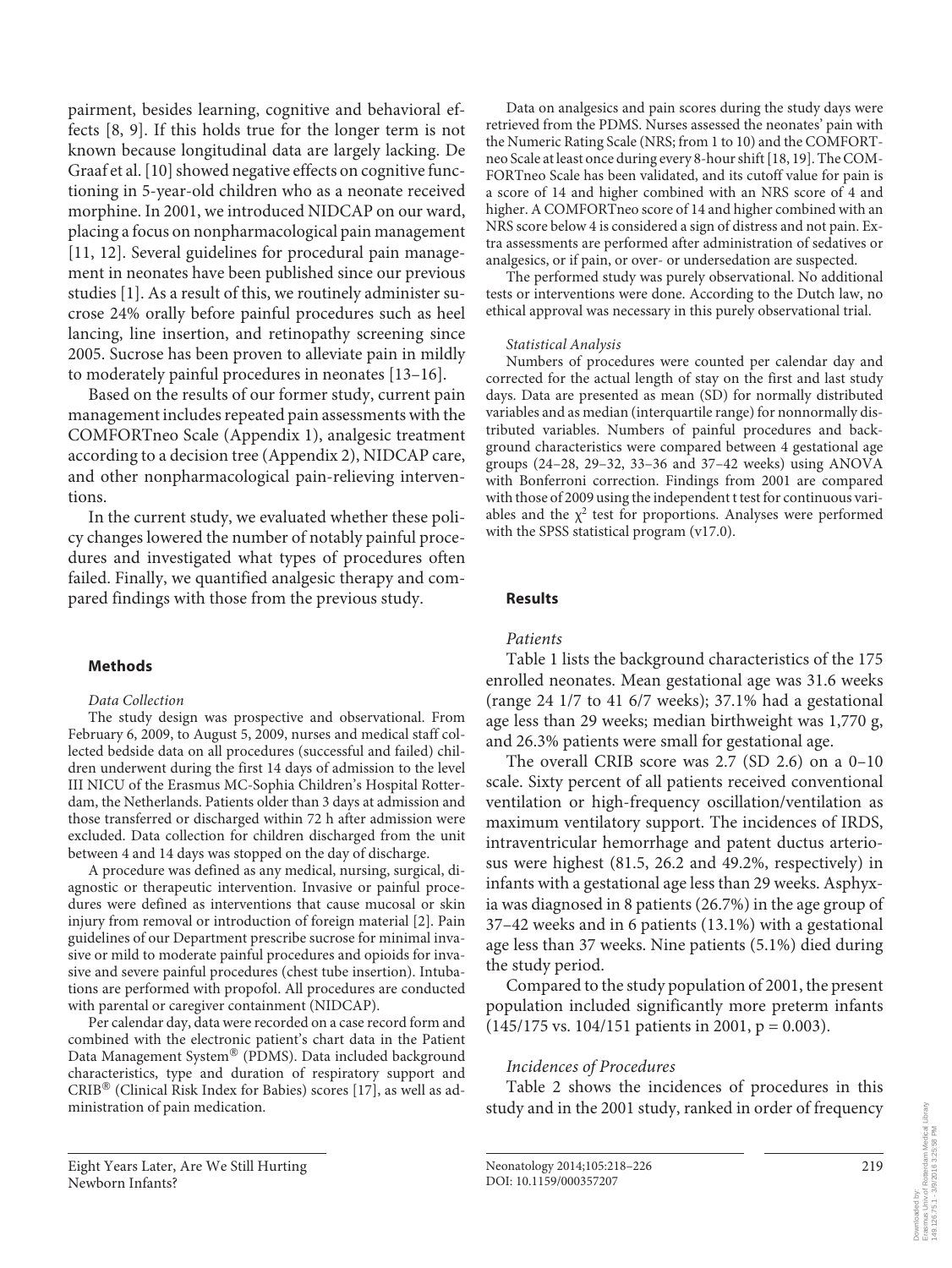#### **Table 1.** Background characteristics

|                                         | Total<br>population<br>$(n = 175)$ | $24 - 29$ weeks | $30 - 32$ weeks<br>$(n = 65; 37.1\%)$ $(n = 49; 28.0\%)$ | $33 - 36$ weeks<br>$(n = 31; 17.7\%)$ | $37 - 42$ weeks<br>$(n = 30; 17.1\%)$ |
|-----------------------------------------|------------------------------------|-----------------|----------------------------------------------------------|---------------------------------------|---------------------------------------|
| Male                                    | 89 (50.9)                          | 28(43.1)        | 23(46.9)                                                 | 19(61.3)                              | 19(63.3)                              |
| Birthweight, g                          | 1,775                              | 935             | 1,405                                                    | 2,200                                 | 3,545                                 |
|                                         | $(1,080-1,380)$                    | $(710-1,110)$   | $(1,188-1,705)$                                          | $(1,725-2,620)$                       | $(3,277-3,962)$                       |
| Small for gestational age               | 46(26.3)                           | 20(30.8)        | 18(36.7)                                                 | 7(22.6)                               | 1(3.3)                                |
| CRIB score                              | $2.7 \pm 2.6$                      | $4.5 \pm 3.0$   | $1.3 \pm 1.7$                                            | $1.8 \pm 1.9$                         | $2.2 \pm 1.6$                         |
| Maximum respiratory support             |                                    |                 |                                                          |                                       |                                       |
| Mechanical ventilation                  | 105(60.0)                          | 58 (89.2)       | 18(36.7)                                                 | 14(45.2)                              | 15(50.0)                              |
| CPAP/noninvasive ventilation            | 36(51.4)                           | 7(10.8)         | 21(67.7)                                                 | 6(35.3)                               | 2(13.3)                               |
| Nasal prongs                            | 16(47.1)                           |                 | 5(50.0)                                                  | 6(54.5)                               | 5(38.5)                               |
| No respiratory support                  | 18(10.3)                           |                 | 5(10.2)                                                  | 5(16.1)                               | 8(26.7)                               |
| Duration of maximum respiratory support |                                    |                 |                                                          |                                       |                                       |
| Days on mechanical ventilation          | $4(1-9)$                           | $5(1-13)$       | $2(1-4)$                                                 | $3(1-4)$                              | $4(3-5)$                              |
| Days on CPAP                            | $4(2-7)$                           | $9(3-14)$       | $3(4-5)$                                                 | $3(2-4)$                              | 1 day both                            |
| Days on nasal prongs                    | $3(1-5)$                           |                 | $5(2-10)$                                                | $2(2-3)$                              | $1(1-8)$                              |
| <b>IRDS</b>                             | 76 (43.4)                          | 53 (81.5)       | 14(28.6)                                                 | 8(25.8)                               | 1(3.3)                                |
| Asphyxia                                | 14(8.0)                            | 3(4.6)          | 1(2.0)                                                   | 2(6.5)                                | 8(26.7)                               |
| Intraventricular hemorrhage             | 20(11.4)                           | 17(26.2)        | 1(2.0)                                                   | 1(3.2)                                | 1(3.3)                                |
| Patent ductus arteriosus                | 42(24.0)                           | 32(49.2)        | 4(8.2)                                                   | 2(6.5)                                | 4(13.3)                               |
| Surgery during study period             | 8(4.6)                             | 6(9.2)          |                                                          | 1(3.2)                                | 1(3.3)                                |
| Died during study period                | 9(5.1)                             | 5(7.7)          | 1(2.0)                                                   | 1(3.2)                                | 2(6.7)                                |

Data are presented as n (%), median (IQR) or mean  $\pm$  SD. CPAP = Continuous positive pressure ventilation; IRDS = infant respiratory distress syndrome.

established in the 2001 study. The total number of procedures in the current study was 21,076 during 1,730 patient-days or mean 12.2 per patient-day. The mean number of painful procedures per neonate per day equaled 11.4 (SD 5.7) versus 14.3 (SD 4.0) in 2001 (p < 0.001). Broken down for age groups, it was highest in age group 24–29 weeks at 14.1 (SD 5.2), followed by age group 30–32 weeks at 9.9 (SD 3.8) and age group 33–36 weeks at 9.1 (SD 5.7).

 Suctioning (endotracheal, nasopharyngeal and nasal) was the most frequent painful procedure, comprising 60.3% of all procedures versus 63.6% in 2001.

 The second most commonly performed procedure was heel lancing, comprising 10.7% of all procedures versus 7.1% in 2001. Nasal pharyngeal tube insertion accounted for 3.3% of all procedures in 2009 versus 2.4% in 2001; intubation for 0.6% of all procedures versus 0.9% in 2001.

 Sixty-three percent of all peripheral arterial line insertions failed versus 37.5% in 2001. Umbilical arterial line insertions failed in 49.5% of cases, umbilical venous line insertions in 36.6% of cases (34.6% in 2001). Intravenous cannula insertions failed in 38% of cases versus 30.9% in 2001, venipuncture in 9.1 versus 21% in 2001 (fig. 1). Of all intubations 22.5% needed more than 1 attempt.

 Although the present population included significantly more preterm infants, the mean number of painful procedures was lower in the age groups of 30–32.6 weeks (12.0 in 2001 vs. 9.9 in 2009) and 33–36.6 weeks (12.3 vs. 9.1 in 2009) but not in the more premature infants of 24– 29.6 weeks (15.2 in 2001 vs. 14.0 in 2009).

### *Analgesics*

 Sixty-four neonates (36.6%) received one or more doses of analgesics. Twenty-one of those (12%) received rectal paracetamol during a median of 2 days (range 1–11 days). Forty-eight neonates (27.4%) received continuous morphine, whether or not combined with bolus morphine for a median of 3 days (range 1–12 days); 8 of those underwent an operation during the study period. Three neonates received fentanyl as bolus medication 1–3 times  $(fig. 2)$ .

## *Pain Assessments*

 Almost all patients (169; 96.6%) underwent pain assessment during the study period, i.e. a median of 16 assessments (range 1–61) per patient. The number of COM-FORTneo assessments was 2,962 during 1,690 patient-

van Dijk

Roofthooft /Simons /Anand /Tibboel /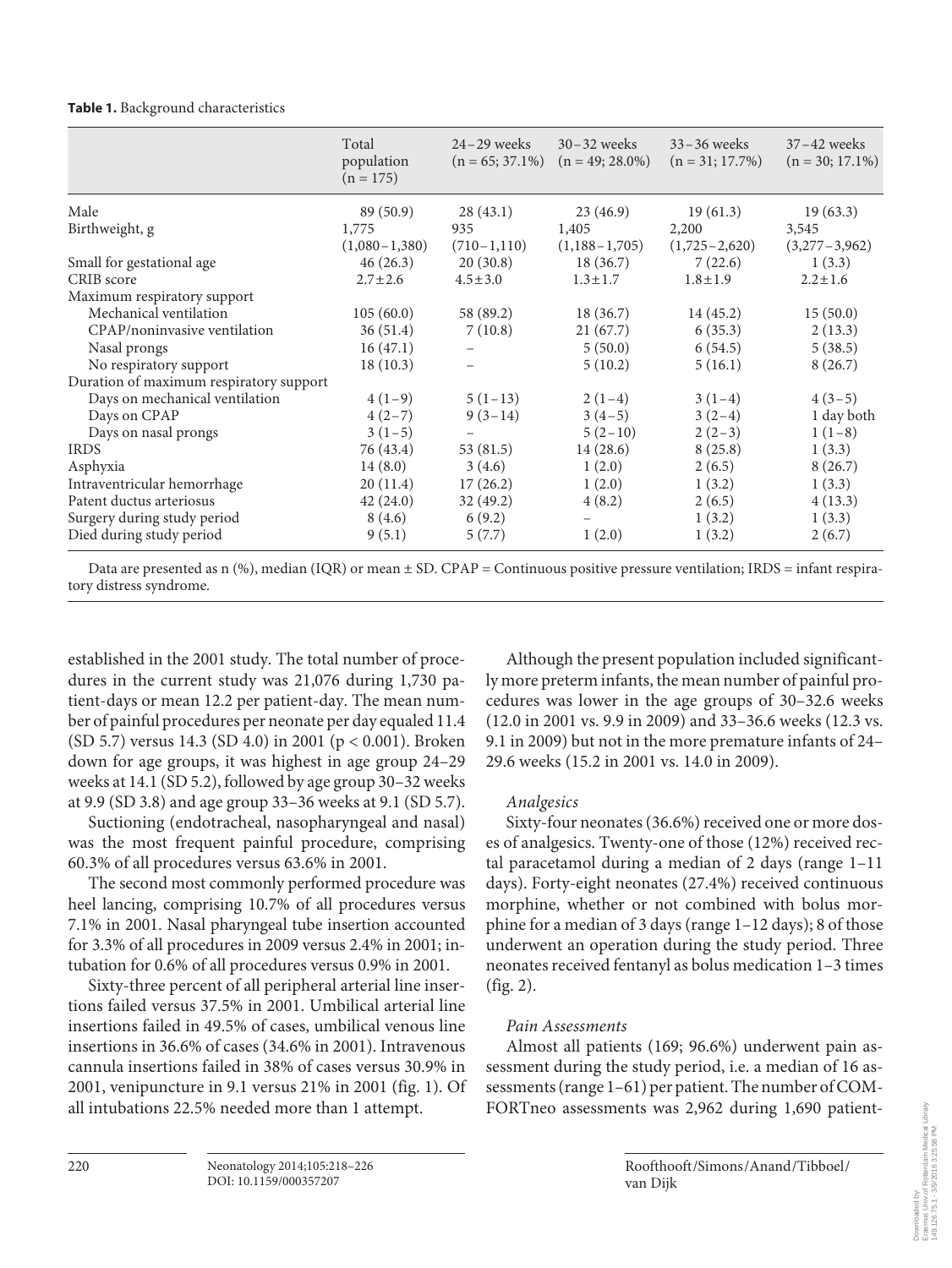**Table 2.** Incidences of procedures in 2001 and 2009, with frequencies per infant per day and p values comparing frequencies

| Procedure                                 | procedures          | Percent of total    |                 | Frequency per infant per<br>day (mean $\pm$ SD) |          | p value |
|-------------------------------------------|---------------------|---------------------|-----------------|-------------------------------------------------|----------|---------|
|                                           | 2001<br>$(n = 151)$ | 2009<br>$(n = 175)$ | 2001            | 2009                                            |          |         |
| Nasal suctioning                          | 31.2                | 31.6                | $4.5 \pm 2.3$   | $3.4 \pm 2.2$                                   | 0.49     | < 0.001 |
| Endotracheal suctioning                   | 23.0                | 23.0                | $3.3 \pm 4.0$   | $2.5 \pm 3.5$                                   | 0.21     | 0.06    |
| NPT suctioning                            | 9.4                 | 5.7                 | $1.3 \pm 2.4$   | $0.6 \pm 1.2$                                   | 0.37     | < 0.001 |
| Heel lancing                              | 7.1                 | 10.7                | $1.0 \pm 1.6$   | $1.5 \pm 1.1$                                   | 0.36     | 0.001   |
| Intravenous cannula insertion             | 3.8                 | 3.2                 | $0.5 \pm 0.6$   | $0.4 \pm 0.3$                                   | 0.21     | 0.06    |
| Nasogastric tube insertion                | 3.8                 | 1.9                 | $0.5 \pm 0.6$   | $0.2 \pm 0.1$                                   | 0.70     | < 0.001 |
| Intravenous cannula removal               | 3.2                 | 2.2                 | $0.5 \pm 0.7$   | $0.3 \pm 0.2$                                   | 0.39     | < 0.001 |
| Nasogastric tube removal                  | 3.1                 | 1.0                 | $0.4 \pm 0.5$   | $0.1 \pm 0.1$                                   | 0.83     | < 0.001 |
| X-ray                                     | 2.9                 | 2.8                 | $0.4 \pm 0.9$   | $0.3 \pm 0.3$                                   | 0.15     | 0.17    |
| NPT insertion                             | 2.4                 | 3.3                 | $0.3 \pm 0.6$   | $0.4 \pm 0.4$                                   | 0.20     | 0.08    |
| Failed intravenous cannula insertion      | 1.7                 | 2.0                 | $0.2 \pm 0.9$   | $0.2 \pm 0.3$                                   | $\Omega$ | 1.0     |
| Laxative or enema                         | 1.2                 | 1.1                 | $0.2 \pm 0.5$   | $0.1 \pm 0.1$                                   | 0.28     | 0.01    |
| Nasal oxygen cannula insertion            | 1.0                 | 1.0                 | $0.2 \pm 0.4$   | $0.1 \pm 0.2$                                   | 0.32     | 0.004   |
| Intubation                                | 0.9                 | 0.6                 | $0.1 \pm 0.4$   | $0.08 \pm 0.08$                                 | 0.07     | 0.52    |
| Peripheral arterial line insertion        | 0.8                 | 0.4                 | $0.1 \pm 0.3$   | $0.05 \pm 0.07$                                 | 0.23     | 0.04    |
| Extubation                                | 0.7                 | 0.5                 | $0.1 \pm 0.3$   | $0.06 \pm 0.08$                                 | 0.18     | 0.09    |
| Peripheral arterial line removal          | 0.6                 | 0.3                 | $< 0.1 \pm 0.3$ | $< 0.1 \pm 0.06$                                |          |         |
| Failed peripheral arterial line insertion | 0.5                 | 0.8                 | $< 0.1 \pm 0.5$ | $< 0.1 \pm 0.06$                                |          |         |
| Venipuncture                              | 0.4                 | 0.2                 | $< 0.1 \pm 0.3$ | $<0.1 \pm 0.1$                                  |          |         |
| Insertion umbilical line                  | 0.4                 | 0.3                 | $< 0.1 \pm 0.2$ | $< 0.1 \pm 0.05$                                |          |         |
| Removal umbilical line                    | 0.3                 | 0.4                 | $< 0.1 \pm 0.2$ | $0.1 \pm 0.1$                                   |          |         |
| Failed umbilical line insertion           | 0.2                 | 0.2                 | $< 0.1 \pm 0.2$ | $< 0.1 \pm 0.06$                                |          |         |
| Insertion central line                    | 0.2                 | 0.4                 | $< 0.1 \pm 0.2$ | $< 0.1 \pm 0.05$                                |          |         |
| Insertion chest tube                      | 0.1                 | 0.2                 | $< 0.1 \pm 0.2$ | $< 0.1 \pm 0.1$                                 |          |         |
| Failed central line insertion             | 0.1                 | 0.2                 | $< 0.1 \pm 0.2$ | $<0.1 \pm 0.09$                                 |          |         |
| Venipuncture attempt                      | 0.1                 | 0.02                | $< 0.1 \pm 0.2$ | $<0.1 \pm 0.03$                                 |          |         |
| Removal central line                      | 0.1                 | 0.2                 | $< 0.1 \pm 0.1$ | $<0.1 \pm 0.05$                                 |          |         |
| Removal chest tube                        | 0.1                 | 0.07                | $< 0.1 \pm 0.1$ | $< 0.1 \pm 0.04$                                |          |         |

NPT = Nasopharyngeal tube; SDM = standardized mean difference.

days, corresponding to 1.7 per patient-day. Out of 2,962 assessments, 2,901 involved complete assessments meaning COMFORTneo, NRS pain and NRS distress scores. In 88.9% of the cases, all three scores were low or at least acceptable. In 4.8% of assessments, the COMFORTneo was 14 or higher, but none of the NRS was >3. In 3.7 of cases, both COMFORTneo and NRS distress were high, but NRS pain was <3. In 1% of the assessments, all three scores were too high. Of our complete cases of 2,901 assessments, 89.2% included standard pain assessments; in 7.1%, the reason for assessment was suspected pain or distress. 2.8% of assessments were performed after a painor distress-reducing intervention. In 0.6% ( $n = 17$ ), the reason to assess was suspected oversedation. Finally, only 8 assessments were performed after an acute painful procedure. Ninety infants out of the 169 (53.2%) had at least once a COMFORTneo score of 14 or higher.

Possible reasons for high scores were NEC ( $n = 7$ ), skin related ( $n = 5$ ), delivery related ( $n = 3$ , breech and vacuum extraction), thorax drainage  $(n = 2)$ , postoperative  $(n = 2)$ and others  $(n = 8)$ .

### **Discussion**

 Our analysis revealed that the mean number of painful procedures per patient per day had statistically significantly declined from 14.3 in 2001 to 12.2 in 2009. Studies from NICUs in different countries likewise have shown a similar trend with a range from 6 to 17.3 procedures per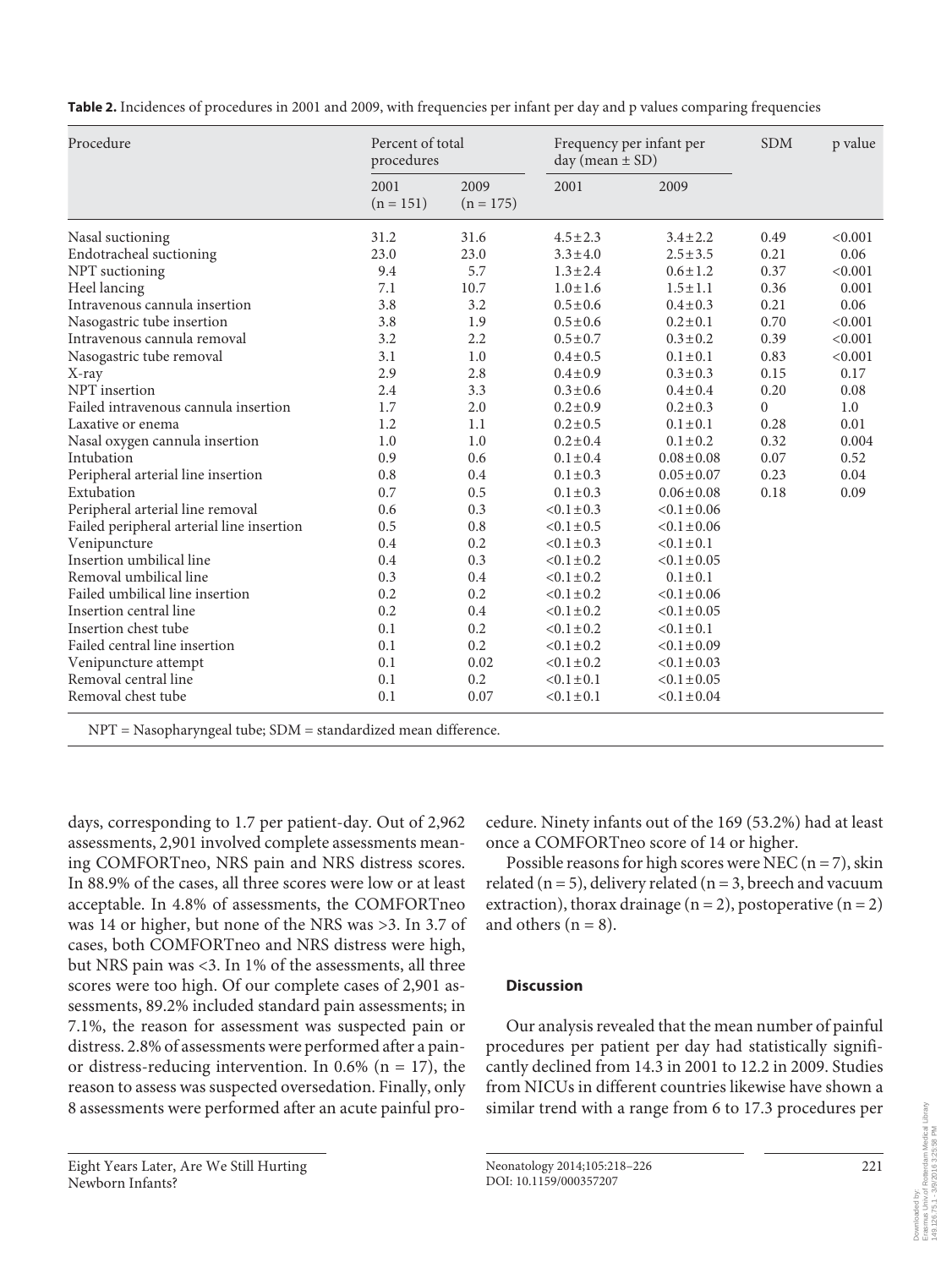





patient per day [1–3, 19–21] . Suctioning, venous catheter placement and heel lancing are most frequent across all settings. In our NICU, endotracheal suctioning still accounts for 23.0% of all procedures (same in 2001) and is comparable with the 23.3% reported in the EPIPPAIN

study, even though we stopped routine suctioning of mechanically ventilated neonates after 2003 [2] .

 The nasopharyngeal tube insertion rate increased from 2.4 in 2001 to 3.3% in the current study, and the number of intubations dropped from 0.9 (2001) to 0.6%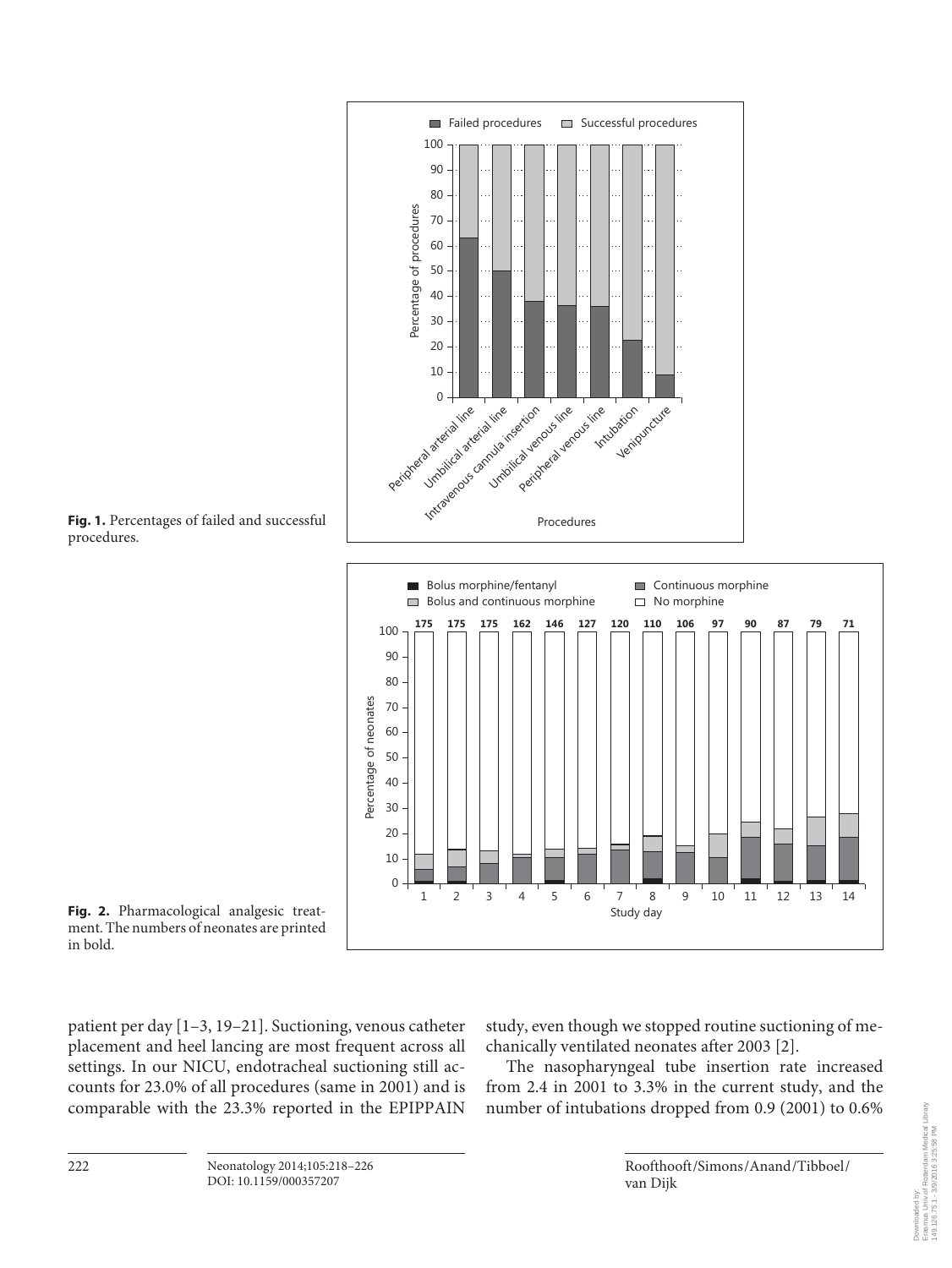of all procedures in 2009. This may be due to the introduction of noninvasive ventilation in 2008. Introduction of propofol as premedication for intubation explains the lesser number of failed intubations in 2009. Compared to the 2001 cohort, we included more preterm infants in the current study but the more preterm infants (24–29.6 weeks) unalterably need the highest number of painful procedures due to their unstable condition in the first period of life. It remains a source of concern that adequate care for our patients still involves on average 11 painful events per day.

 In 2001, 60.3% of neonates received analgesics, especially opioids, versus 36.6% in 2009. This significant drop is the result of study findings showing that routine administration of morphine in ventilated neonates had no beneficial effects on pain expression and neurologic outcome [22–24] . A follow-up study described negative effects of neonatal morphine administration on cognitive functioning at age 5 years [10]. Preemptive use of opioids in preterm newborns has not been properly studied. Morphine might be beneficial when pain is present, but could be neurotoxic in the absence of pain, as suggested in animal studies [9]. Intravenous paracetamol administration might be an alternative but is used off label and may be unsafe unless future PK/PD studies prove otherwise. In the meantime, we should focus on expanding the range of pharmacological and nonpharmacological pain treatment. As to the latter, we have already experience with sucrose and NIDCAP interventions such as positioning, swaddling, nonnutritive sucking, and kangaroo care. Furthermore, our pain management guidelines enabled caregivers in the current study to respond immediately when painful procedures were carried out or pain was suspected. All above measures together might explain the high percentage (89%) of low COMFORTneo scores (<14). In only 2.4% of the pain assessments was the child perceived to be in pain, attributable to pain conditions such as NEC and severe skin lesions. We have every reason to believe, therefore, that we did not undertreat or misdiagnose neonatal pain.

 Two study strengths can be identified. First, the second study was conducted in the same level 3 NICU. Second, nursing and medical staff participated in both studies using the same case record forms.

 Strikingly, however, the frequency of failed procedures did not decline over the years. An explanation might be that since 2008 more extremely premature infants (gestational age <27 weeks) were admitted and survived on our ward. Nowadays, the critically ill patients and extremely premature infants stay on our ward and undergo the

highest number of painful procedures during the first 14 days of life. The high frequency of failed procedures might also be explained by the reduction of the training period for residents on the NICU, so they have less opportunity to gain experience.

 Several limitations of this study should be addressed. First, to compare our results with our former study, we did not distinguish between painful and stressful procedures, like Carbajal et al. [2] did. A further distinction between skin breaking and non-skin-breaking procedures would also have been interesting as the former were recently related to white matter changes and brain development on MRI scans at term-equivalent age of ex-premature neonates [25]. Second, during painful procedures, we used sucrose and containment according to our pain guidelines but no other nonpharmacological interventions such as skin-to-skin care or breastfeeding. Thirdly, we found that routine administration of sucrose was not always documented in the patient's chart. A detailed sucrose prescription is now added in the electronic patient chart safeguarding a more accurate report of the daily used doses of sucrose. Furthermore, this study was a single-center study, and not a multiple-center study like in 2001, which could give limited generalizability of these data. And finally, we cannot exclude that (failed) interventions or administration of analgesics went unrecorded.

### **Conclusions**

 Our new pharmacological and nonpharmacological pain management has only minimally but statistically significantly ( $p < 0.001$ ) reduced the number of daily painful procedures. It will be hard to achieve further reduction. The findings from the present study were the reason to change our policy: only experienced senior neonatal nurses, nurse practitioners and neonatologists/fellows are allowed to perform procedures on extremely preterm infants in the first postnatal period. We also set up an intravenous access team, started a training program and introduced new support devices to identify reliable venous and arterial access.

 Pain and distress management has become a key issue for the daily care in our NICU. In the future, we should focus on individualized pain management and collect data on pharmacokinetics and pharmacodynamics of analgesics in (extremely) preterm neonates.

149.126.75.1 - 3/9/2016 3:25:58 PM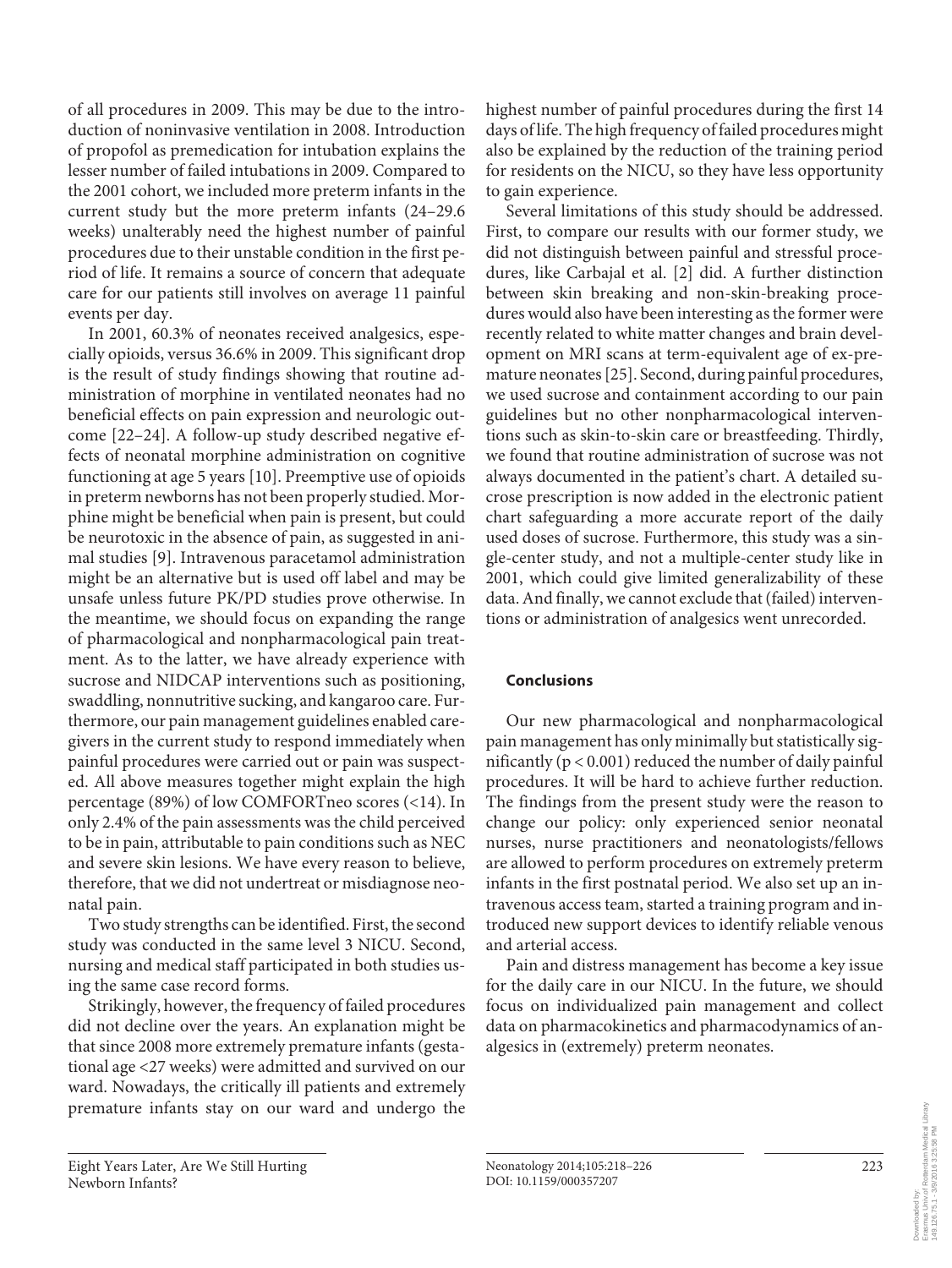## **Appendix 1**

## COMFORTneo Scale.

| Please tick the appropriate response                                                                                                                                                                                                                                                                                                                                               | COMFORTneo Scale |  |  |
|------------------------------------------------------------------------------------------------------------------------------------------------------------------------------------------------------------------------------------------------------------------------------------------------------------------------------------------------------------------------------------|------------------|--|--|
| Alertness<br>quiet sleep (eyes closed, no facial movement)<br>$1\Box$<br>active sleep (eyes closed, facial movement)<br>2 $\Box$                                                                                                                                                                                                                                                   |                  |  |  |
| quietly awake (eyes open, no facial movement)<br>$3\Box$<br>actively awake (eyes open, facial movement)<br>4 □<br>awake and hyperalert<br>$5\Box$                                                                                                                                                                                                                                  |                  |  |  |
| Calmness/agitation<br>calm (appears lucid and serene)<br>$1\quad \square$<br>slightly anxious (shows slight anxiety)<br>2 $\Box$<br>anxious (appears agitated but remains in control)<br>$3\Box$<br>very anxious (appears very agitated, just able to control)<br>4 □<br>panicky (severe distress with loss of control)<br>$5\quad \square$                                        | patient sticker  |  |  |
| Respiratory response (only in mechanically ventilated children)<br>no spontaneous respiration<br>$1\Box$<br>spontaneous respiration on ventilator<br>2 $\Box$<br>unrest or resistance to ventilator<br>3<br>$\Box$<br>actively breathes against ventilator or coughs regularly<br>4 □<br>fights ventilator<br>$5\Box$                                                              |                  |  |  |
| Crying (only in spontaneously breathing children)<br>no crying<br>$1\Box$<br>2 $\Box$<br>faint crying<br>soft crying or moaning<br>$3\Box$<br>hard crying<br>4 □<br>$5\quad \square$<br>intense crying or screaming                                                                                                                                                                |                  |  |  |
| Body movement<br>no or minimal movement<br>l □<br>2 $\Box$<br>up to three slight arm and/or leg movements<br>more than three slight arm and/or leg movements<br>$3\Box$<br>up to three vigorous arm and/or leg movements<br>4 □<br>more than three vigorous arm and/or leg movements, or whole body<br>$5\Box$                                                                     |                  |  |  |
| Facial tension<br>facial muscles fully relaxed, relaxed open mouth<br>l □<br>normal facial tension<br>2 $\Box$<br>intermittent eye squeeze and brow furrow<br>$3\Box$<br>continuous eye squeeze and brow furrow<br>4 □<br>facial muscles contorted and grimacing (eye squeeze, brow furrow, open mouth, nasal-labial lines)<br>$5\Box$                                             |                  |  |  |
| (Body) muscle tone (observation only)<br>muscles fully relaxed (open hands, dribbling, open mouth)<br>l □<br>reduced muscle tone; less resistance than normal<br>2 $\Box$<br>normal muscle tone<br>3 □<br>increased muscle tone (clenched hands and/or clenched, bent toes)<br>4 □<br>extreme muscle tone (rigidity and flexion of fingers and/or toes)<br>$5\Box$<br>Total score_ |                  |  |  |
|                                                                                                                                                                                                                                                                                                                                                                                    |                  |  |  |
| the control of the control of the control of the control of the control of the control of                                                                                                                                                                                                                                                                                          |                  |  |  |
| Estimate of pain ( $0 = no$ pain to $10 =$ worst possible pain)<br>Estimate of distress ( $0 =$ no distress to $10 =$ worst possible distress)                                                                                                                                                                                                                                     | □<br>$\Box$      |  |  |
| COMFORTneo Scale version 4, April 2005                                                                                                                                                                                                                                                                                                                                             |                  |  |  |

Roofthooft /Simons /Anand /Tibboel /

van Dijk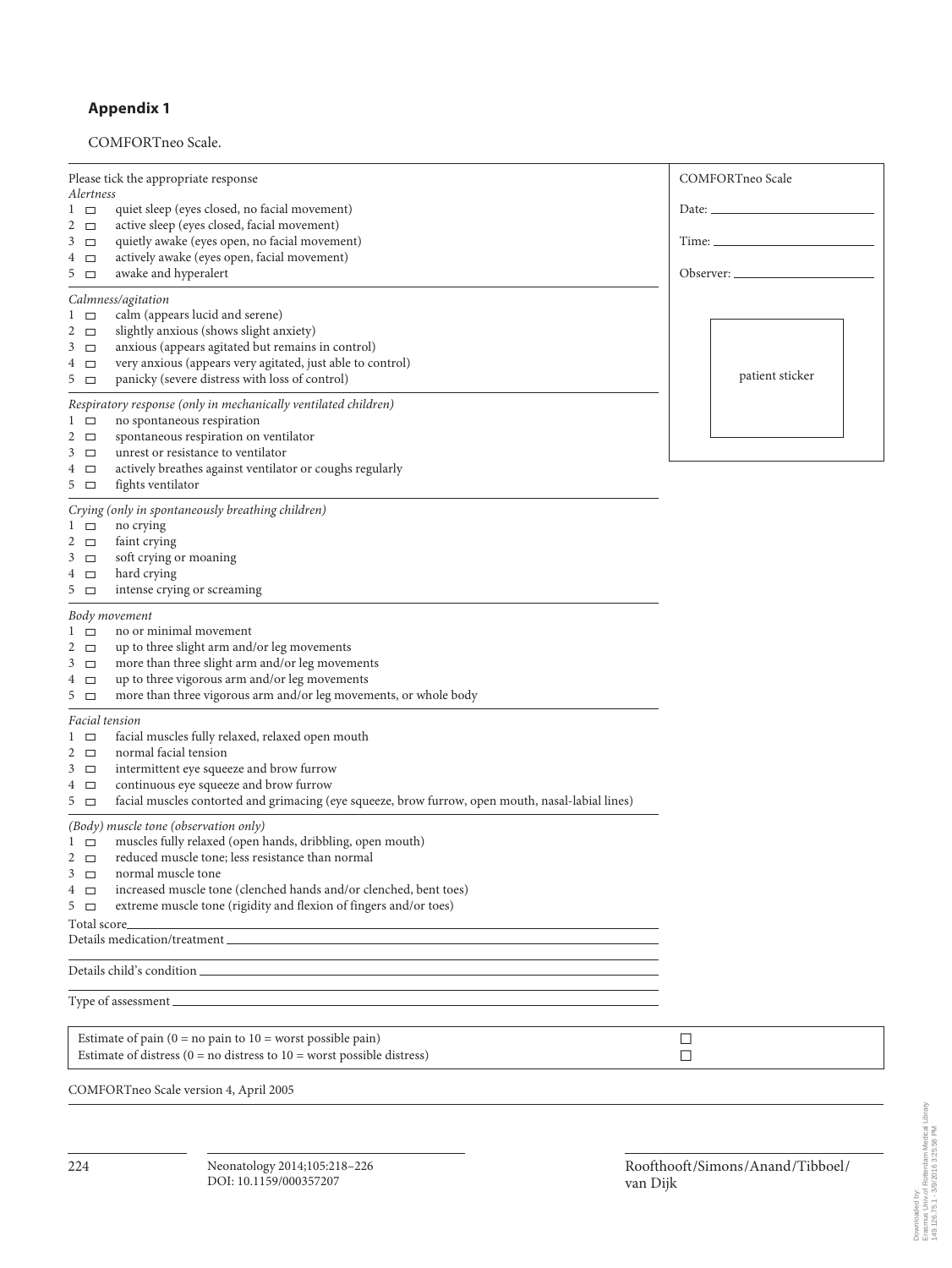#### **Appendix 2**

Decision tree.



#### **References**

- 1 Simons SH, van Dijk M, Anand KS, Roofthooft D, van Lingen RA, Tibboel D: Do we still hurt newborn babies? A prospective study of procedural pain and analgesia in neonates. Arch Pediatr Adolesc Med 2003;157: 1058–1064.
- 2 Carbajal R, Rousset A, Danan C, Coquery S, Nolent P, Ducrocq S, Saizou C, Lapillonne A, Granier M, Durand P, Lenclen R, Coursol A, Hubert P, de Saint Blanquat L, Boelle PY, Annequin D, Cimerman P, Anand KJ, Breart G: Epidemiology and treatment of painful procedures in neonates in intensive care units. JAMA 2008;300:60–70.
- 3 Johnston C, Barrington KJ, Taddio A, Carbajal R, Filion F: Pain in Canadian NICUs: have we improved over the past 12 years? Clin J Pain 2011;27:225–232.
- 4 Bellu R, de Waal KA, Zanini R: Opioids for neonates receiving mechanical ventilation. Cochrane Database Syst Rev 2008;CD004212.
- 5 Anand KJS, Hickey PR: Pain and its effects in the human neonate and fetus. N Engl J Med 1987;317:1321–1329.
- ▶ 6 Weisman SJ, Bernstein B, Schechter NL: Con- ▶ 10 sequences of inadequate analgesia during painful procedures in children. Arch Pediatr Adolesc Med 1998;152:147–149.
	- 7 Beggs S, Fitzgerald M: Development of peripheral and spinal nociceptive systems; in Anand KJS, Stevens BJ, McGrath PJ (eds): Pain in Neonates and Infants, ed 3. Amsterdam, Elsevier, 2007, pp 11–24.
- 8 Grunau R: Early pain in preterm infants. A model of long-term effects. Clin Perinatol 2002;29:373–394.
- 9 Duhrsen L, Simons SH, Dzietko M, Genz K, Bendix I, Boos V, Sifringer M, Tibboel D, Felderhoff-Mueser U: Effects of repetitive exposure to pain and morphine treatment on the neonatal rat brain. Neonatology 2012;103: 35–43.
	- de Graaf J, van Lingen RA, Simons SH, Anand KJ, Duivenvoorden HJ, Weisglas-Kuperus N, Roofthooft DW, Groot Jebbink LJ, Veenstra RR, Tibboel D, van Dijk M: Long-term effects of routine morphine infusion in mechanically ventilated neonates on children's functioning: five-year follow-up of a randomized controlled trial. Pain 2011;152:1391–1397.
- 11 Anand KJ: Consensus statement for the prevention and management of pain in the newborn. Arch Pediatr Adolesc Med 2001;155: 173–180.